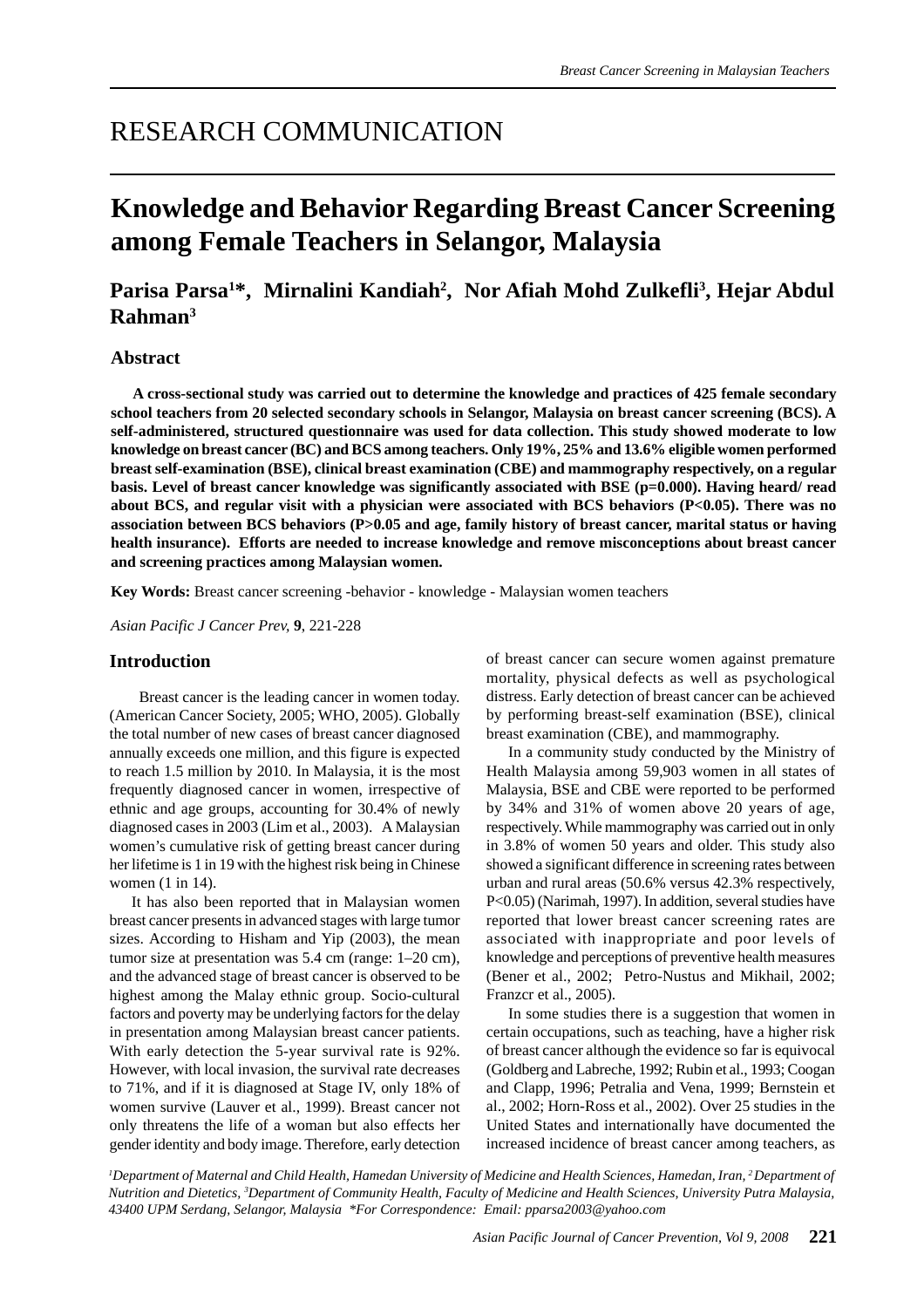noted in a review of occupational risk factors for breast cancer (Goldberg and Labreche, 1992). In a prospective study, California female teachers were noted to have a 51% higher age standardized invasive breast cancer incidence rate and a 67% higher in-situ breast cancer incidence rate than would be expected based on race specific statewide rates after three years follow up (Bernstein et al., 2002). Similarly, another study in the USA suggested that teachers had twice the risk of dying of breast cancer than other women (Rubin et al., 1993). However, the results of other studies do not support a positive association between this occupation and the risk of breast cancer (Coogan and Clapp, 1996, Petralia and Vena, 1999). A number of positive studies were based on registry data where it was impossible to control for confounders such as lifestyle and reproductive factors.

Over the years education and communication have been emphasized to encourage health seeking behavior change, with several studies addressing how to improve breast cancer knowledge and screening practices among women teachers (Pavia et al., 1999; Yanni Seif and Aziz, 2000; Galedar, 2001; Madanat and Merrill, 2002; Jarvandi et al., 2006). However, these assume teachers are aware of breast cancer risk factors and recommended screening guidelines. Several studies have shown inadequate levels of knowledge of breast cancer screening methods as well as screening behaviors among female teachers (Galedar, 2001; Madanat and Merrill, 2002). Results of an Egyptian study of women academics showed that only 10.6% and 11.5% had satisfactory knowledge about breast cancer and breast self examination, respectively (Yanni Seif and Aziz, 2000). Studies of female teachers and academics in Iran, Jordan and Egypt showed similarly low prevalence of performing monthly BSE (6%, 7% and 11% respectively), and only 30% of teachers above the age of 40 years in Italy undertook monthly BSE (Pavia et al., 1999).

Besides knowledge, psychosocial factors influence a person's health behavior. The social support theory describes cancer and screening as stressors that could be buffered by being part of a supportive network (Wagle et al., 1997). The cognitive transactional model of stress and coping describes screening as a way to cope with anxiety associated with being at risk (Barron et al., 1997). Screening involves a dynamic process of moving through stages of contemplation and action following the propositions of the transtheoretical model (Pearlman et al., 1996). The health belief model (HBM) appeared most frequently in the literature explaining breast cancer screening (Becker and Maiman, 1975; Rosenstock et al., 1988). The model suggests that change in preventive health behaviors are based on six factors namely: susceptibility; seriousness; benefits; barriers; health motivation and confidence. According to HBM, women who believe that they are susceptible to breast cancer and that breast cancer is a serious condition are more likely to perform breast cancer screening. Moreover, women who perceive more benefits from BCS and fewer barriers are more likely to perform BCS. Furthermore, the more motivated women are to promote their health and the more confident they are in their ability to perform BSE, the more likely they are to practice BSE (Champion, 1993).

In Malaysia, women constitute 90% of the teaching profession. Considering the important role teachers have in education, they are in a position to educate young people about breast cancer risk factors, types of screening practices, and influence behaviors that will reduce the risk of future breast cancer morbidity and mortality. Therefore the purpose of this study was to assess the level of breast cancer knowledge and screening practices among women secondary teachers in Selangor, Malaysia.

## **Materials and Methods**

A cross-sectional study was carried out among female secondary school teachers between January and April, 2006. A multi-stage random sampling was used to select the schools. First, six districts out of the nine districts in the state of Selangor were selected randomly. Secondly, four schools were selected from each of these six districts by simple random sampling, adding up to a total of 24 schools. All female teachers (n=1100) in the selected schools were invited to participate. Teachers who did not consent to follow up with the study, or had a previous history of breast cancer were excluded from the study. In all 425 (37%) female teachers agreed to participate and gave informed consent. This study obtained approval from the Ministry of Education Malaysia and Ethics Committee of the Faculty of Medicine and Health Sciences, University Putra Malaysia.

## *Instrument*

A validated and reliable self-administered, structured questionnaire was used for data collection. Content validity of the questionnaire was ascertained by an expert panel, which comprised two nurses, an oncologist, a radiologist with specialty in breast cancer diagnosis, a science professor and a family medicine physician. Reliability (internal consistency) was assessed by using item-total sub-scale correlation (r >0.30) and Cronbach's alpha. The Cronbach's alpha coefficient was 0.78 for the 43 knowledge questions, indicated that adequate of reliability of the questionnaire (Nunally, 1978). The questionnaire was pretested among 30 female teachers for checking the clarity of the items. The questionnaire consisted of four sections:

#### a) Background information of respondents

In this section information on respondents' age, religion, marital status, occupation status, and monthly income, menstrual and reproductive history was obtained. b) Sources of breast cancer information

This section of the questionnaire examined the sources of breast cancer information.

## c) Breast cancer screening knowledge

This section consisted of 43 questions, which included 3 questions on general facts about breast cancer, 7 questions on symptoms, 15 questions on risk factors, and 18 questions on breast cancer screening methods. Responses were measured using the nominal scale of "True", "False" and "Do not know". One point was given for a correct answer and zero for an incorrect or no answer. The maximum score for knowledge was 43 (100%) and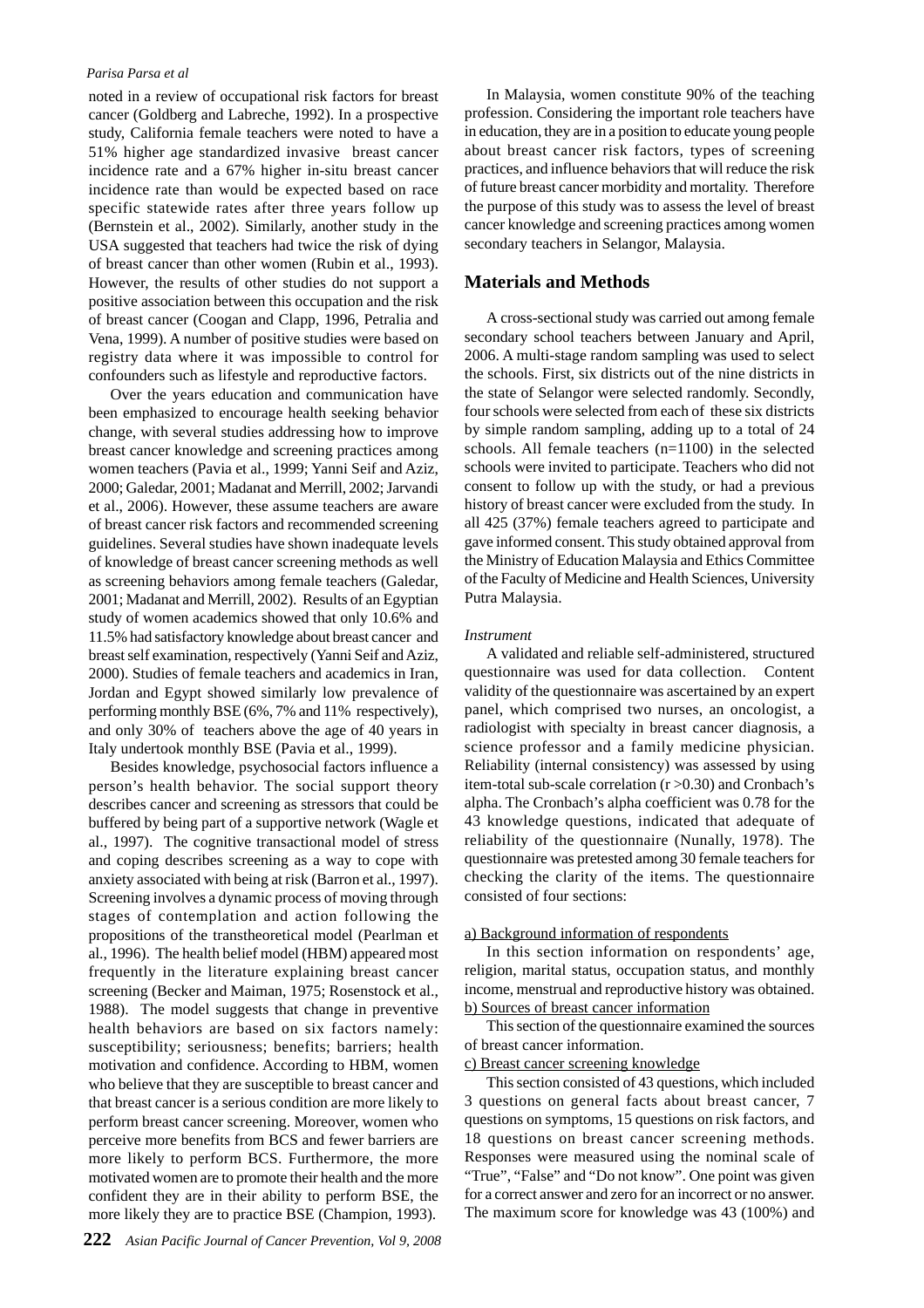| Parameter              |                 | Number $(\%)$     |  |  |
|------------------------|-----------------|-------------------|--|--|
| Age (years)            | $20 - 30$       | 77 (18.1)         |  |  |
|                        | 31-40           | 202 (45.5)        |  |  |
|                        | $41 - 50$       | 116 (27.3)        |  |  |
|                        | > 51            | 22(5.0)           |  |  |
| Ethnicity              | Malay           | 357 (84.4)        |  |  |
|                        | Chinese         | 36(8.5)           |  |  |
|                        | Indian          | 25(5.9)           |  |  |
|                        | Others          | 3(1.1)            |  |  |
| Marital status         | Married         | 378 (84.9)        |  |  |
|                        | Single          | 38 (9.0)          |  |  |
|                        | Widow           | 4(0.9)            |  |  |
|                        | Divorced        | 3(0.7)            |  |  |
| Religion               | Muslim          | 361 (84.9)        |  |  |
|                        | <b>Buddhist</b> | 27(6.4)           |  |  |
|                        | Hindu           | 22(5.2)           |  |  |
|                        | Christian       | 13(2.8)           |  |  |
| Education              | Diploma         | 27(5.4)           |  |  |
|                        | Degree          | 376 (88.9)        |  |  |
|                        | Post graduate   | 18 (4.3)          |  |  |
|                        | Others          | 6(1.4)            |  |  |
| Insurance              | Uninsured       | 86 (20.5)         |  |  |
|                        | Government      | 48 (11.4)         |  |  |
|                        | Private         | 282(67.1)         |  |  |
| Teaching experience    | <10             | 196 (46.0)        |  |  |
|                        | $10 - 20$       | 170 (40.0)        |  |  |
|                        | $20 - 30$       | 47(14.0)          |  |  |
| Personal income (RM)*  |                 |                   |  |  |
| Mean $(SD)$            | 2580 (760.0)    | Range 1325-6573   |  |  |
| Household income (RM)* |                 |                   |  |  |
| Mean $(SD)$            | 5465 (250.0)    | Range 1800-20,000 |  |  |

**Table 1. Socio-demographic Characteristics of the Respondents (n=425)**

 $*(USD 1= RM 3.4)$ 

the minimum score was  $0(0\%)$ . The knowledge level was categorised as "low" for scores within 0-49%, "moderate" for scores within 50-79% and "high" for scores within 80-100% (Lamport and Andre, 1993).

## d) Practices related to breast cancer screening

This part consisted of 20 questions related to BSE, CBE and mammography. The respondents' practice regarding BCS were measured using the nominal scale of "Regularly", "Occasionally" and "Never". One point was given for regular practice (correct item) and zero point for occasional and never. In addition, information regarding BCS behaviours and the reasons for reluctance for screening were obtained.

To ensure confidentiality and truthfulness of the answers teachers were informed that only code numbers would be used to identify them. Teachers were given one week to complete the questionnaire.

#### *Data Analysis*

Bivariate correlation analysis, Chi square test, t-test, one- way ANOVA and logistic regression analysis were performed in the data analysis, using SPSS version 13. Significance level was set at  $p<0.05$ .

## **Results**

#### *General characteristics of the subjects*

The mean age of respondents was 37.2 (SD=7.2) and

breast cancer 69% knew that a bloody discharge from the

Table 3 shows that 94% of teachers knew breast cancer had a high incidence rate in Malaysia, but only 55% of them were knowledgeable on the risks of breast cancer for a Malaysian female. With regards to symptoms of

**Table 2. Distribution of Knowledge on Breast Cancer and Breast Cancer Screening (n=425)**

| Level of knowledge<br>Parameter<br>Low Moderate |                                 | High | Mean<br>score (SD) | Range   |
|-------------------------------------------------|---------------------------------|------|--------------------|---------|
|                                                 | $n(\%)$ $n(\%)$ $n(\%)$         |      |                    |         |
| Incidence                                       | 153 (36) 146 (34) 126 (30)      |      | 1.90(0.9)          | $0 - 3$ |
| Symptoms                                        | 327 (77) 92 (22) 6 (1.4)        |      | $2.52(1.3)$ 0-7    |         |
| Risk factors                                    |                                 |      |                    |         |
|                                                 | 310(73) 111(26) 4(0.9)          |      | $6.02(2.6)$ 0-13   |         |
| Screening methods                               |                                 |      |                    |         |
|                                                 | $179(42)$ $225(53)$ $21(4.7)$   |      | $9.86(3.1)$ 0-17   |         |
|                                                 | Overall knowledge on BC and BCS |      |                    |         |
|                                                 | 265(63) 156(37) 4(0.7)          |      | 20.4(6.0)          | 1-34    |

**Table 3. Knowledge on Breast Cancer Facts (n=425)**

| Correct answers<br>Items                  | Number $(\%)$ |  |  |  |
|-------------------------------------------|---------------|--|--|--|
| Incidence of breast cancer (BC)           |               |  |  |  |
| High prevalence of BC in Malaysia         | 398 (94.0)    |  |  |  |
| Risk of getting cancer for a Malaysian    | 174 (41.0)    |  |  |  |
| Risk of getting BC for a Malaysian female | 236(55.5)     |  |  |  |
| Symptoms of breast cancer                 |               |  |  |  |
| Lump                                      | 258 (61.0)    |  |  |  |
| Change in breasts size                    | 175 (41.5)    |  |  |  |
| Breast pain                               | 133 (31.5)    |  |  |  |
| Bloody nipple discharge                   | 293 (69.4)    |  |  |  |
| Nipple retraction                         | 70(16.6)      |  |  |  |
| Risk factors of BC                        |               |  |  |  |
| Most prevalent in older age group         | 179 (42.3)    |  |  |  |
| Association of BC with fat/energy intake  | 283 (67.1)    |  |  |  |
| Personal hygiene                          | 224 (53.0)    |  |  |  |
| Having positive family history of BC      | 358 (84.6)    |  |  |  |
| Effect of prolonged breast feeding        | 46(10.0)      |  |  |  |
| Not child bearing                         | 177(41.8)     |  |  |  |
| Number of children                        | 288 (68.1)    |  |  |  |
| Late age at first child birth             | 129(30.5)     |  |  |  |
| Use of HRT                                | 89 (21.0)     |  |  |  |
| Use of OCP                                | 136 (32.2)    |  |  |  |
| Obesity or overweight after menopause     | 110(26.1)     |  |  |  |
| Drinking Ulcohol                          | 178 (41.9)    |  |  |  |
| Smoking                                   | 210 (49.6)    |  |  |  |
| Early menarche                            | 80 (18.9)     |  |  |  |
| Late menopause                            | 55 (13.0)     |  |  |  |

ranged between 23 to 56 years. Most of them were married, Muslim and Malay. Nearly all of them had degrees and were moderately well off. Some 20% had no medical insurance. Most of teachers had less than 20 years of teaching experience (Table 1).

#### *Knowledge on breast cancer facts and screening*

The forty three questions on knowledge of breast cancer included : the trends of breast cancer incidence in Malaysia; symptoms; risk factors; and early detection methods of breast cancer. The mean knowledge score was 20.4 (SD=5.9), which meant that correct answers were given to less than half of the questions (Table 2). The highest knowledge score related to breast cancer incidence and the lowest to symptoms of breast cancer.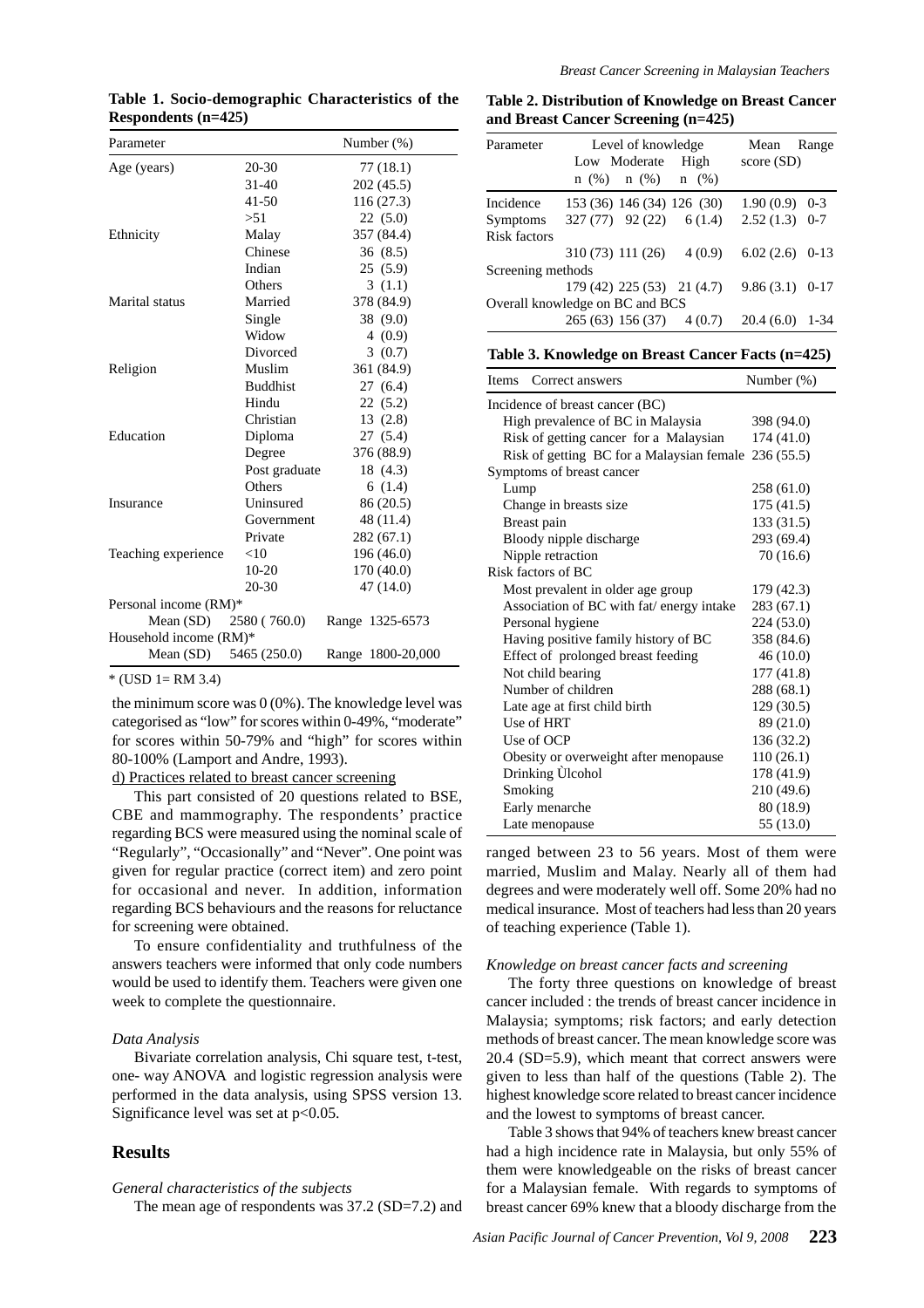nipple was not normal, while only 16.6% knew that there is an association between nipple retraction and breast cancer. Regarding risk factors, only 10.9%, 13%, and 18.9% of respondents knew about the relationship between breast feeding, age of menopause and menarche with breast cancer, respectively.

Regarding the screening methods 98%, 79.3% and 62.9% of respondents selected correct answers on capability of BSE, CBE and mammography to detect early breast cancer, while less than 20% knew about the correct palpation techniques for BSE. In particular, knowledge as to what age was appropriate to initiate BSE, CBE and mammography was important so that women would start and maintain such activities. However, only 58.8%, 62.2% and 8.1% of women answered correctly questions on the initiating age for BSE, CBE and mammography, respectively (Table 4). There was a significant difference in knowledge between those who had heard/read about BSE (t=3.25, p=0.00), CBE (t=5.22, p=0.00), mammography ( $t=5.67$ ,  $p=0.00$ ), and those who did not. There were no significant difference in knowledge in relation to age, religion, ethnic group, marital status, educational level, family history of breast cancer, and regular visits with physicians. There was a negligible correlation between total knowledge and personal income  $(r = 0.16, p = 0.002)$ .

The main sources of information on breast cancer and breast cancer early detection methods were the mass media followed by brochures, friends and doctors/ nurses (Fig. 1) There was no significant association between the sources of information and knowledge of breast cancer or breast cancer screening practices (p>0.05).

## *Breast cancer screening behavior*

About 55.6% (230) of teachers reported having performed breast self examination, yet only 19% of them performed BSE on a regular basis. Twenty five percent (n=106) of women reported having at least one clinical breast examination (CBE). Of those women over forty, only 13.6% (or 18/119) have had at least one mammogram. Women who performed BSE had significant higher knowledge on breast cancer and screening, compared to those who did not  $(t = 5.70, p = 0.00)$ . Women who reported having a regular visit with their physicians had better performance of BCS ( $P=0.00$ ). There was no significant difference on knowledge between women who performed CBE and mammography and those who did not. There was no significant association between age, family history of breast cancer, marital status, having health insurance, sources of breast cancer information, field of teaching, and teaching experience with BCS behaviors (p>0.05).

According to logistic regression analysis, the odds for performing BSE were 0.82 (95% CI 0.69, 0.98) times lower in women who had insufficient knowledge of symptoms of breast cancer, and 0.80 (95% CI 0.80, 0.95) times lower in women who had inadequate knowledge of breast cancer screening methods. None of the knowledge scales were significantly predictive of CBE and mammography performance (Table 5).

Figure 2 illustrates the barriers for participation in breast cancer screening. The women were allowed to state

more than one reason. The most common barriers were inadequate knowledge of breast cancer screening, too busy, forgetfulness, embarrassment, fear of cancer diagnosis and cost.

## **Discussion**

This study found that women with higher levels of knowledge in relation to symptoms and screening demonstrated higher performance rates of BSE. Similarly, in Dundar's study, it was found that more knowledge about breast cancer had a positive effect on performing BSE (Dundar et al., 2006). Hyun's study also revealed that women who are taught to perform BSE have a better level of knowledge about breast cancer (Hyun, 2003). Despite their level of education almost three quarters of the female teachers female teachers in this study were in the low knowledge category about breast cancer symptoms and risk factors, while the majority of study participants knowledge of breast cancer screening methods was low to moderate. On the other hand levels of knowledge about the incidence of breast cancer were more evenly distributed between the three groups.

According to Apinall (1991), more than 90% of breast cancers were found by patients themselves. This fact manifests that women should know about breast cancer symptoms and breast self-examination techniques for early detection of breast cancer. Also, if teachers are not aware about risk factors of breast cancer, they can not change their lifestyle risk factors and decrease modifiable risk factors and actively prevent breast cancer. In addition, as 40% of the female teachers had low knowledge of breast cancer screening methods, it is understandable why breast cancer screening behaviors are low among Malaysian females, this also suggested that inadequate knowledge might be one of the main reasons for the delay of breast cancer detection in Malaysia (Hisham and Yip, 2003). Similarly a study done by Lee et al (2000) in Korea showed that knowledge of the nature of breast cancer and what age to initiate breast cancer screening were reported as the lowest knowledge items. Because of the important role that teachers play in educating young women, they should be encouraged and motivated to increase their own knowledge on breast cancer screening.

Our findings show that the media provide the most important source of information on breast cancer and breast cancer screening. Similarly, media-led health education intervention can successfully promote recognition of screening tests for breast cancers in minority ethnic groups (Jenkins et al., 1999; Im et al., 2004). Perhaps increased media exposure, for example, women's lifestyle programs on television or women's magazines, may have accounted for this becoming the main source of information on breast cancer. Other studies have suggested that raising the awareness of appropriate cancer management through health education by doctors and nurses (Seow et al., 1997; Lee et al., 2000) and suitable brochures (Springston and Champion, 2004) may be more effective resources for women.

Our findings show that, teachers had a low rate of breast cancer screening behaviors. Interestingly, of the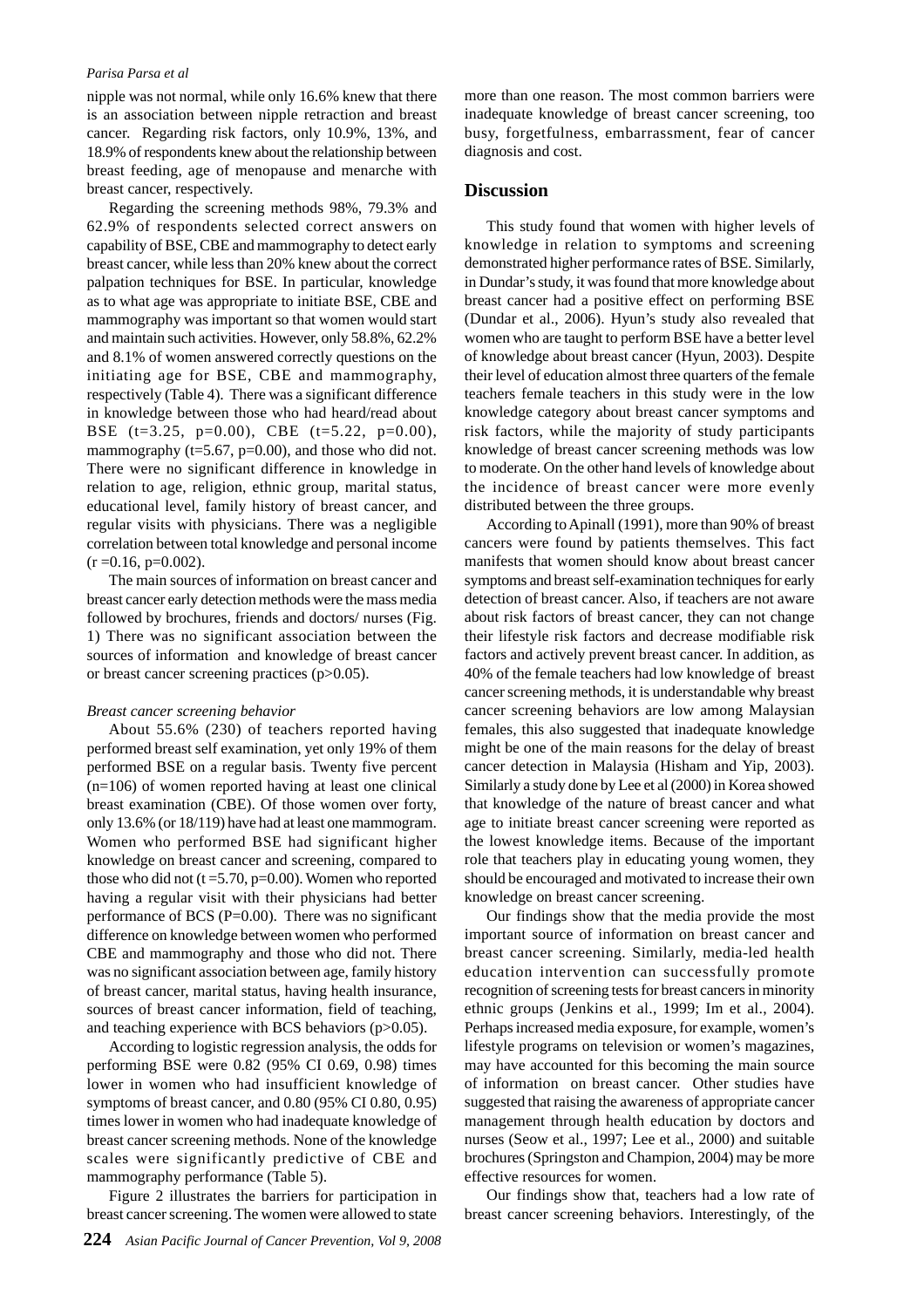55% of women teachers who reported BSE, only 19% of women performed BSE monthly. The literature on the effectiveness of BSE as a means for detecting breast cancer has been somewhat controversial (Ministry of Health, Malaysia, 2002; Smith et al., 2003; Franco et al., 2006). However the American Cancer Society (Smith et al., 2003) and the Malaysian Clinical Practices Guidelines (Ministry of Health, Malaysia, 2002) encourage women to be aware of how their breasts look and feel so that they will be able to recognize any changes and promptly report them to their clinicians. In order to achieve this goal, women need to be taught to practice BSE competently with the recommended frequency.

In the present study, 25% of women have had a CBE. Similarly, Dundar's study found that 18.4% of women in rural areas in Turkey had a CBE (2006). In the study by Ho et al (2005), the annual CBE percentage was 45% in educated women. Wu et al (2006) study showed 59% of educated Asian immigrants, living in the US performed CBE annually. A large number of illiterate women (20.1%) living in a rural areas in Dundar's study may be the reason for the lower performance of CBE rates than in our study. Although the rates of performing CBE in the Ho and Wu studies were higher than ours , these differences may be due to the free screening programs, and more community educational programs in the US.

With regard to mammography, only 13.6% of women above 40 years had undergone it, which was higher than in Dundar's study (5.5%), but lower than other areas of the world (30% among female teachers in Italy (Pavia et al., 1999), 64% among educated Asian women (Wu et al., 006), 61.3% among Asian Indian women in the US (Sadler et al., 2002) and 25% among Turkish women in Istanbul, Turkey (Secginli and Nahcivan, 2006). Although the rates of mammography in their study were higher than ours , these differences may be due to the free screening programs and more community education programs in the European countries and US.

Variables such as age, education level, health insurance, history of breast cancer were not shown to be significant factors in the BSE, CBE and mammography practices. Similarly in Jirojwong's study (2003), it was found that socio-demographic variables were not effective for BSE practice. Since independent variables like educational levels, women's job status, income level and type of health insurance were similar among women in this study, they may not be significant for the BSE, CBE and mammography practices.

Similar to previous studies (9,19) the most frequently cited reasons for reluctance to participate in BCS were being busy and forgetfulness . In addition embarrassment, fear of breast cancer diagnosis and cost were other reasons for not undergoing CBE and mammography. Embarrassment during a clinical breast exam (Lee et al., 2000; Im et qal., 2004), fear of radiation (Wu et al., 2006) and cost (Risendal et al., 1999) were reported as the main barriers of BCS in other studies. In Malaysia, the delay in presentation of breast cancer can be attributed to social and cultural perception of disease. Fear of breast cancer diagnosis and consequences of breast cancer such as mastectomy was reported as a main reason for seeking

#### *Breast Cancer Screening in Malaysian Teachers*

alternative therapy among Malaysian women as well educated women (Hisham and Yip, 2003). These women resorted to alternative treatment, hence, much time was wasted on ineffective treatment resulting in the patient re-presenting again with advanced disease. Furthermore in Malaysia, where an organized population-based screening program is not established, the cost of each mammography is around  $RM100 (US$1 = RM$3.4)$ . A lack of social support and intrinsic cultural beliefs were also postulated to be negative influences on the choice of screening in women (Seow et al., 1997; Yanni Seif and Aziz, 2000; Chan et al., 2002; Hyun, 2003; Im et al., 2004). If the social support network, including employers, colleagues in the workplace, family, and friends, can be improved through an appropriate health education campaign, then it is likely that a more positive attitude toward preventive health care will result.

There are some limitations in our research. Firstly, the findings cannot be generalized beyond the study sample because the study was undertaken in one state and the results may not be generalized to other states of Malaysia. Secondly, all data were self-reported with no objective measures to evaluate the women. However, the results of this study provide some understanding on breast cancer screening knowledge and practices among Malaysian women.

With its increasing incidence, female breast cancer is one of the major health issues confronting Malaysia. While the level of general knowledge appeared to be high, the teachers showed inadequate knowledge in some constructs of the knowledge examined.

The low rates of BSE, CBE and mammography practiced by this group of women are of concern and suggest that increased awareness of these techniques, their value and how they should be carried out is needed. Additionally, information on the relationship between health beliefs and breast cancer screening behaviors may be used to develop targeted information and health education on the benefits of screening. Minimizing barriers to screening behaviors may be effective in convincing women. Interventions need to be focused on the benefits of breast cancer screening behaviors.

Breast cancer afflicts younger women in Malaysia unlike in the western societies where it is a greater problem in menopausal and post menopausal women. However, economic, logistic and cultural barriers are obstacles to a successful screening program. A public health education program targeted at younger women is essential to improve breast cancer prevention and reduce the fear, denial, myths and misconceptions among Malaysian women. Until such a program is in place, the family physician may be called upon to raise awareness and perform opportunistic screening. They need to have information on local women's perceptions and attitudes for management of early breast cancer. Findings from this study may be useful in helping the clinicians become more sensitive to some of the perceptions about breast cancer among their patients. Such knowledge would be useful in facilitating effective communication between physicians and patients.

*Asian Pacific Journal of Cancer Prevention, Vol 9, 2008* **225** In addition an effective public screening could be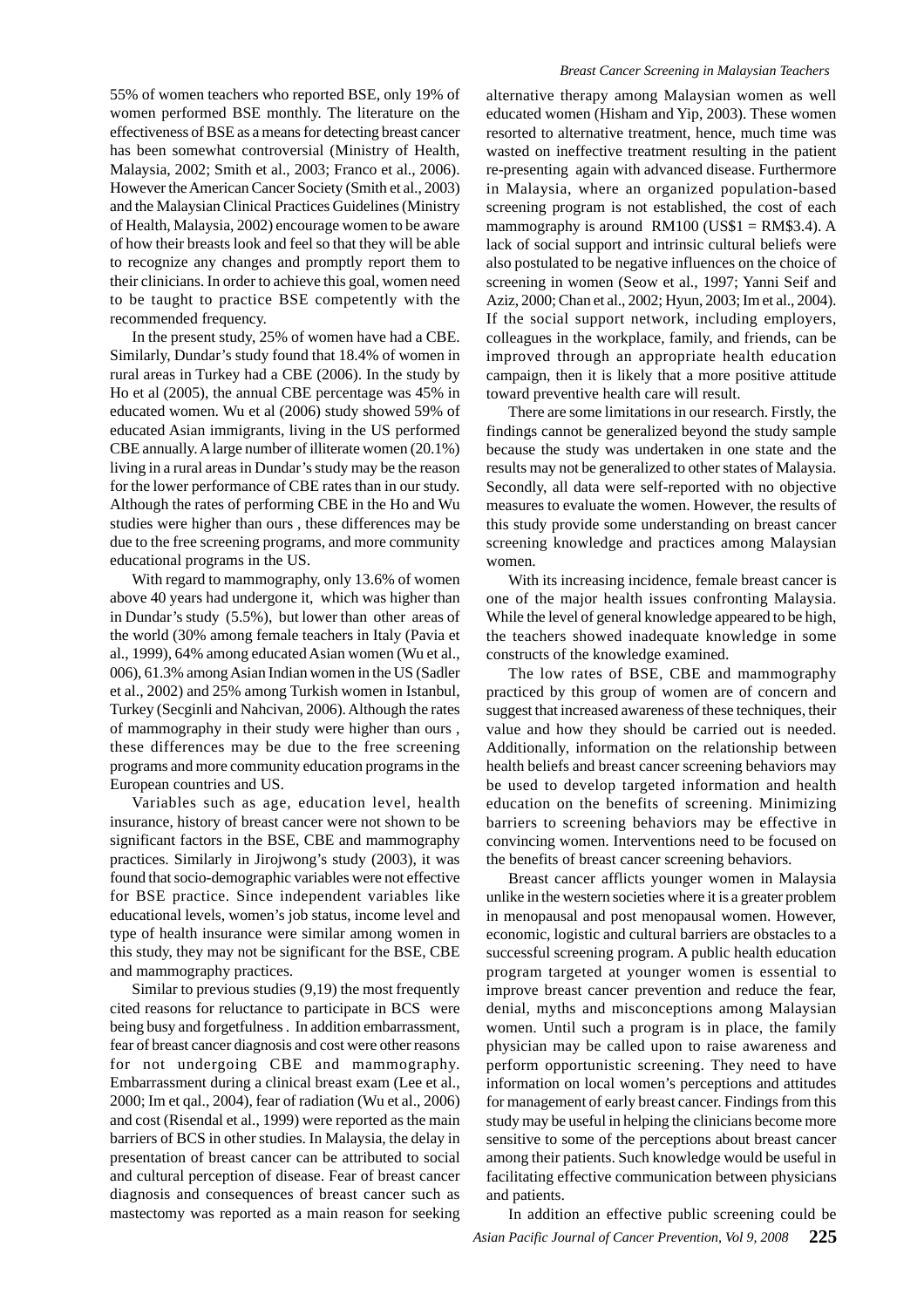initiated in primary health care settings making it easily available to all women. Larger studies are needed to confirm present study findings which will help to expand the knowledge base for healthcare providers.

## **Acknowledgments**

A part of this study was funded by University Putra Malaysia Fundamental Science Grant (no: 5315712). This paper was presented at the National Presummit Breast Cancer Conference, Malaysia in June, 2006. The authors would like to thank the Ministry of Education for granting permission to collect data from teachers and at the same time they wish to record their sincere thanks to the teachers for completing the questionnaire.

## **References**

- American Cancer Society (2005). All about breast cancer overview [Online], Available: http:// www.cancer.org. [2005, April 16].
- Aspinall V (1991). An effectiveness way to reduce mortality. *Prof Nurse*, **6**, 283-7.
- Barron CR, Houfek JF, Foxall MJ (1997). Coping style, health beliefs, and breast self-examination. Issues in Mental Health Nursing,18, 331-50.
- Becker MH, Maiman LA (1975). Sociobehavioral determinants of compliance with health and medical care recommendation. *Med Care*, **13**, 10-24.
- Bener A, Honein G, Carter AO, Da'ar Z (2002). The determinants of breast cancer screening behavior: a focus group study of women in the United Arab Emirates. *Oncol Nurs Forum*, **29**, 91-8.
- Bernstein L, Allen M, Anton-Culver H, et al (2002). High breast cancer incidence rate among California teachers:results from the California Teachers Study (United States). *Cancer Cases Control*, **13**, 625-35
- Champion VL (1993). Instrument refinement for breast cancer screening behaviors. Nursing Research ; 42 (3):138-143.
- Chan C, Ho SC, Chan SG, et al (2002). Factors affecting uptake of cervical and breast cancer screening among perimenopausal women in Hong Kong. Hong Kong Med J, **8**, 334–41.
- Clinical practice guidelines for management of breast cancer. Ministry of Health Malaysia 2002.
- Coogan PF, Clapp RW.Variation in female breast cancer risk by occupation. Am. J. Ind. Med. 1996; 30: 430-437.
- Dundar PE, Ozmen D, Ozturk B, et al (2006). The knowledge and attitudes of breast self examination and mammography in a group of women in a rural area in Western turkey. *BMC Cancer*, **6**, 43-8.
- Franco EL, Franco E, Rohan T (2002). Evidence based policy recommendation on cancer screening and prevention. *Cancer Detect Prevent*, **26**, 350-61.
- Franzcr CM, Mok T, et al (2005). Knowledge, perceptions, and attitudes of Hong Kong Chinese women on screening mammography and early breast cancer management. *Breast J*, **11**, 52-6.
- Galedar N (2001). Determine of knowledge and beliefs of female teachers about breast self examination in Korramabad. Urmia Medical Journal :347-348.
- Goldberg MS, Labreche F (1992). Occupational risk factors for female breast cancer. *Nursing Outlook*, **40**, 207-12.
- Hisham AN, Yip CH (2003). Spectrum of breast cancer in Malaysian women: overview. *World J Surg*, **27**, 921-3.
- Ho V, Yamal JM, Atkinson EN, Basen-Engquist K (2005). Predicators of breast and cervical cancer screening in Vietnamese women in Harries county, Houston Texas. *Cancer Nursing*, **28**, 119-29.
- Horn-Ross PL,Hoggatt KJ, West DW 82002). Recent diet and breast cancer risk: the California Teachers Study (United States). *Cancer Cases Control*, **13**, 407-15.
- Hyun L (2003). Breast examination performance among Korean nurses. *J Nurses Staff Develop*, **19**, 81-7.
- Im EO, Park YS, Lee EO, Yun SN (2004). Korean women's attitudes toward breast cancer screening tests. *Int J Nursing Studies*, **41**, 583-9.
- Jarvandi S, Montazeri A, Harirchi I, Kazemnejad A. Beliefs and behaviors of Iranian teachers toward early detection of breast cancer and breast self-examination. Public Health 2002; 116: 245–249
- Jenkins CN, McPhee SJ, Bird JA (1999). Effect of a media-led education campaign on breast and cervical cancer screening among Vietnamese-American women. *Prev Med*, **28**, 395– 406.
- Jirojwong SS, Maclennan R, Lennan R (2003). Health beliefs, perceived self-efficacy, and breast self-examination among Thai migrants in Brisbane. *J Adv Nursing*, **41**, 241-9
- Lamport L, Andre T. AIDS knowledge and responsibility. Youth and Society 1993; 25 (1):38-62.
- Lauver DR, Kane J, Bodden J, McNeel J, Smith L (1999). Engagement in breast cancer screening behavior. *Oncol Nurs Forum*, **26**, 545-54.
- Lee C, Kim HS, Ham O (2000). Knowledge, practice, and risk of breast cancer among rural women in Korea. *Nursing Hlth Sci*, **2**, 225-30.
- Lim GCC, Yahaya H, Lim TO (Eds) (2003). The first report of the national cancer registry cancer incidence in Malaysia 2002. National Cancer Registry, Malysia pp:138-140.
- Madanat H, Merrill RM (2002). Breast cancer risk factors and screening awareness among women nurses and teachers in Amman. Jordan. *Cancer Nursing*, **25**, 276-82.
- Narimah A. 1997. Breast Examination. Report of second national health and morbidity survey conference. Organized by Public Health Institute Ministry of Health Malaysia. Hospital Kuala Lumpur:145-148.
- Nunally JC. Psychometric theory. 2nd edition. New York: McGraw Hill, 1978.
- Pavia M, Ricciardi G, Bianco A, Pantisano P (1999). Breast and cervical cancer screening: Knowledge, attitudes and behavior among schoolteachers in Italy. *Eur J Epidemiol*, **15**, 307-11.
- Pearlman DN, Rakowski W, Ehrich B, Clark MA (1996). Breast cancer screening practices among black, Hispanic, and white women: reassessing differences. *Am J Prev Med*, **12**, 327- 37.
- Petralia SA,Vena JH (1999). Risk of premenopausal breast cancer and patterns of estabilished breast cancer risk factors among teachers and nurses. *Am J Ind Med*, **35**, 137-141.
- Petro-Nustus W, Mikhail B (2002). Factors associated with breast self examination among Jordanian women. *Pub Health Nurs*, **19**, 263-71.
- Rubin CH, Burnett CA, Halperin WE, et al (1993). Occupation as a risk identifier for breast cancer. *Am J Pub Hlth*, **83**, 1311-15.
- Risendal B, Roe D, DeZapien J, Papenfuss M, Giuliano A (1999). Influence of health care, cost, and culture on breast cancer screening: issues facing urban American Indian women. *Prev Med*, **29**, 501-9.
- Rosenstock IM, Strecher VJ, Becker MH (1988). Social learning theory and health belief model. *Hlth Educ Quart*, **15**, 175- 183.